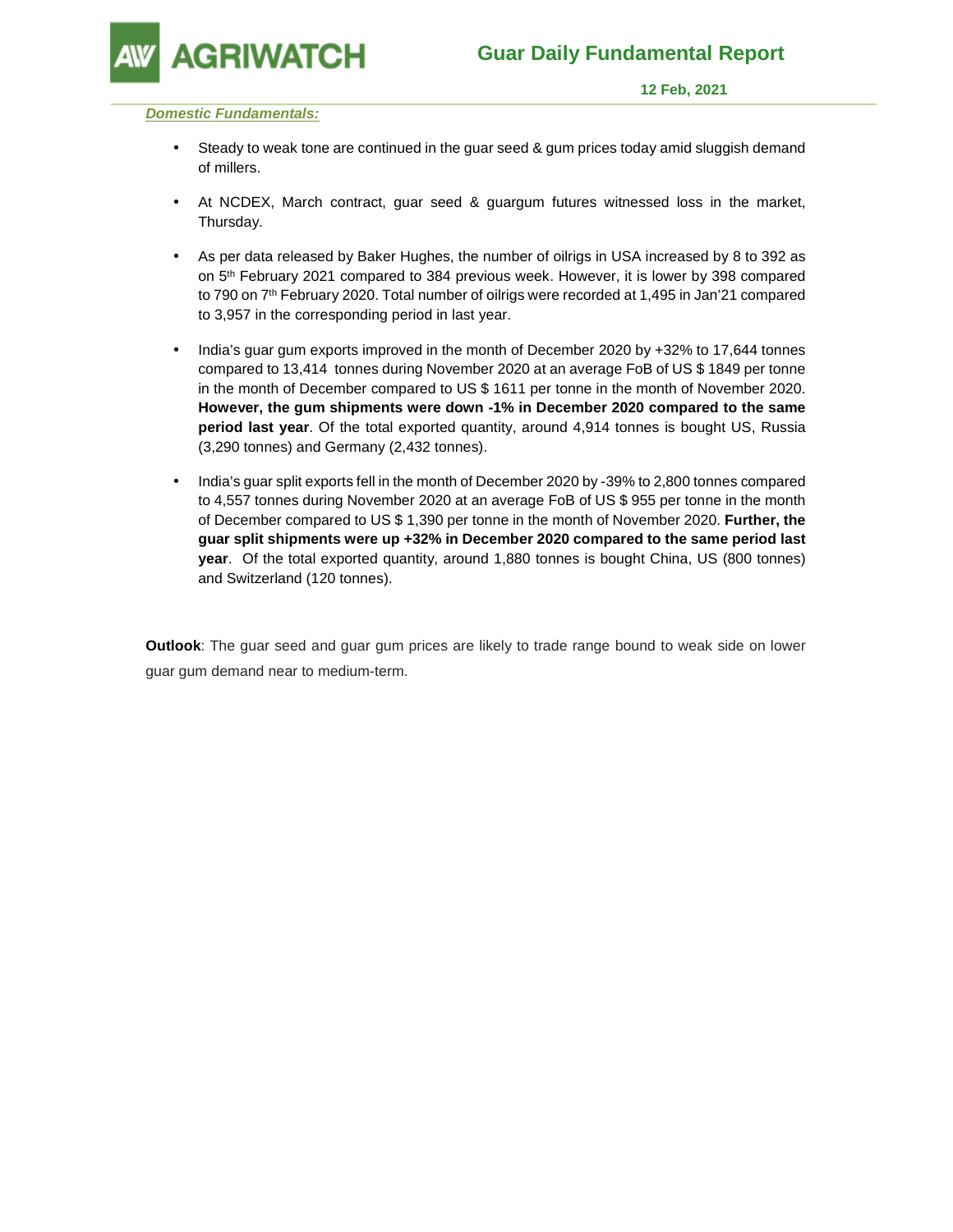### **AGRIWATCH Guar Daily Fundamental Report**

AW

 **12 Feb, 2021** 

| <b>Guar Seed</b> |          |      |          |      |       |        |                |       |           |
|------------------|----------|------|----------|------|-------|--------|----------------|-------|-----------|
| <b>Contract</b>  | $+/-$ \$ | Open | High Low |      | Close | Volume | Vol.<br>Change | Οl    | OI Change |
| Feb-21           | $-0.31$  | 3912 | 3936     | 3890 | 3908  | 5960   | 4515           | 10895 | $-3060$   |
| Mar-21           | $-0.33$  | 3960 | 3980     | 3940 | 3954  | 9985   | 9470           | 49220 | 2615      |

| <b>Guar Gum</b> |          |      |      |      |       |        |                |       |          |
|-----------------|----------|------|------|------|-------|--------|----------------|-------|----------|
| <b>Contract</b> | $+/-$ \$ | Open | High | Low  | Close | Volume | Vol.<br>Change | ΟI    | Change   |
| Feb-21          | $-0.59$  | 6240 | 6270 | 6188 | 6210  | 3310   | $-3170$        | 5945  | $-1.895$ |
| <b>Mar-21</b>   | $-0.66$  | 6317 | 6360 | 6264 | 6292  | 7055   | -4900          | 51960 | 2.060    |

| <b>Guar Seed Stock Position &amp; EDD:</b> |              |                   |                  |            |  |  |  |
|--------------------------------------------|--------------|-------------------|------------------|------------|--|--|--|
|                                            | <b>Demat</b> | <b>In-Process</b> |                  | <b>EDD</b> |  |  |  |
| <b>Stocks</b>                              | 10-Feb-21    | 10-Feb-21         | $10$ -Feb-<br>21 | 8-Feb-21   |  |  |  |
| <b>Bikaner</b>                             | 27142        | 120               | 27262            | 27121      |  |  |  |
| <b>Deesa</b>                               |              | ٠                 |                  |            |  |  |  |
| Sri Ganganagar                             | 3087         | 41                | 3128             | 3026       |  |  |  |
| <b>Jodhpur</b>                             | 1223         | $\Omega$          | 1223             | 1223       |  |  |  |
| <b>Nokha</b>                               |              | ٠                 |                  |            |  |  |  |

| <b>Guar Gum Stock Position &amp; EDD:</b> |                                   |                          |                          |            |  |  |  |
|-------------------------------------------|-----------------------------------|--------------------------|--------------------------|------------|--|--|--|
|                                           | <b>In-Process</b><br><b>Demat</b> |                          | Total                    | <b>EDD</b> |  |  |  |
| <b>Stocks</b>                             | 10-Feb-21                         | 10-Feb-21                | $10$ -Feb-<br>21         | 8-Feb-21   |  |  |  |
| Deesa                                     | $\blacksquare$                    | $\overline{\phantom{0}}$ | $\overline{\phantom{0}}$ |            |  |  |  |
| <b>Bikaner</b>                            | 2243                              | $\overline{a}$           | 2243                     | 2243       |  |  |  |
| Jodhpur                                   | 9687                              | 194                      | 9881                     | 9523       |  |  |  |
| <b>Nokha</b>                              | 3043                              | 140                      | 3183                     | 2923       |  |  |  |
| Sri Ganganagar                            | 2450                              | 10                       | 2460                     | 2452       |  |  |  |

| <b>Churi and Korma Prices:</b> |                | 11-Feb-21  |  |  |
|--------------------------------|----------------|------------|--|--|
| <b>Commodity</b>               | <b>Center</b>  | Rs./75 kg. |  |  |
| Churi                          | Jodhpur        | 2050       |  |  |
| Korma                          | Jodhpur        | 2963       |  |  |
| Churi                          | Sri Ganganagar | 1913       |  |  |
| Korma                          | Sri Ganganagar | 2850       |  |  |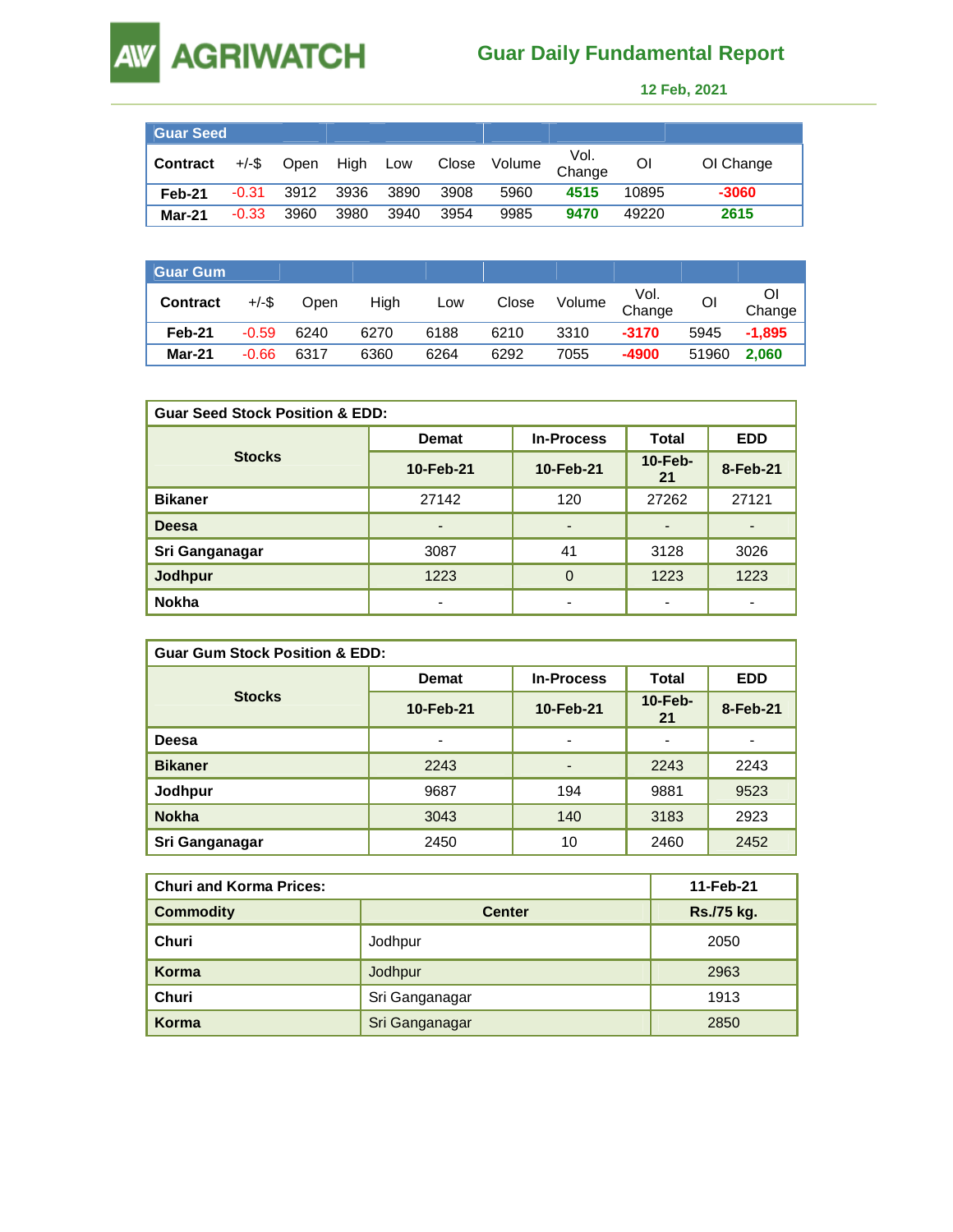

**AW AGRIWATCH** 

 **12 Feb, 2021** 

| <b>Guar Export Prices:</b>            |                   | 11-Feb-21     | 11-Feb-21     |
|---------------------------------------|-------------------|---------------|---------------|
|                                       | Variety           | Value (Rs/Kg) | Value (\$/MT) |
| <b>Guargum/Split (Mundra</b><br>Port) |                   | 63            | 865           |
|                                       | 200 Mesh 5000 CPS | 83            | 1140          |
| <b>Guargum Powder</b>                 | 200 Mesh 3500 CPS | 78            | 1071          |
|                                       | Meal $40\%$       | 30            | 412           |
| <b>Guargum Meal</b>                   | Meal $50%$        | 40            | 549           |

| <b>Guar Seed Prices at Key Spot Markets:</b> |                 |                           |           |                        |               |  |  |  |
|----------------------------------------------|-----------------|---------------------------|-----------|------------------------|---------------|--|--|--|
| <b>Commodity</b>                             | <b>District</b> |                           |           | <b>Prices (Rs/Qtl)</b> | <b>Change</b> |  |  |  |
| <b>Guar Seed</b>                             |                 | <b>Centre</b>             | 11-Feb-21 | 10-Feb-21              |               |  |  |  |
|                                              | Jodhpur         | Jodhpur (Loose)           | 3900      | 3950                   | $-50$         |  |  |  |
|                                              |                 | Jodhpur(Delivery)         | 4095      | 4148                   | $-53$         |  |  |  |
| Rajasthan                                    |                 | Sri-Ganganagar(Loose)     | 3700      | 3700                   | <b>Unch</b>   |  |  |  |
|                                              |                 | Sri-Ganganagar (Delivery) | 3850      | 3850                   | <b>Unch</b>   |  |  |  |
|                                              | Sri-Ganganagar  | Rawla (Loose)             | <b>NR</b> | <b>NR</b>              |               |  |  |  |
|                                              |                 | Gharsana (Loose)          | 3700      | 3700                   | <b>Unch</b>   |  |  |  |
|                                              |                 | Raisinghnagar (Loose)     | 3665      | 3680                   | $-15$         |  |  |  |
|                                              |                 | Bikaner (Loose)           | 3700      | 3710                   | $-10$         |  |  |  |
|                                              |                 | <b>Bikaner (Delivery)</b> | 3885      | 3896                   | $-11$         |  |  |  |
|                                              | <b>Bikaner</b>  | Nokha(Loose)              | 3825      | 3825                   | <b>Unch</b>   |  |  |  |
|                                              |                 | Nokha (Delivery)          | 4016      | 4016                   | <b>Unch</b>   |  |  |  |
|                                              |                 | Khajuwala (Loose)         | 3750      | 3750                   | <b>Unch</b>   |  |  |  |
|                                              |                 | Khajuwala (Delivery)      | 3938      | 3938                   | <b>Unch</b>   |  |  |  |
|                                              |                 | Lunkaransar (Loose)       | 3750      | 3800                   | $-50$         |  |  |  |
|                                              | Hanumangarh     | Hanumangarh (Loose)       | 3700      | 3700                   | <b>Unch</b>   |  |  |  |
|                                              |                 | Hanumangarh (Delivery)    | 3885      | 3885                   | <b>Unch</b>   |  |  |  |
|                                              |                 | Nohar (Loose)             | <b>NR</b> | <b>NR</b>              |               |  |  |  |
|                                              |                 | Pilibanga (Loose)         | <b>NA</b> | NA.                    |               |  |  |  |
|                                              | <b>Nagaur</b>   | Nagaur (Loose)            | 3675      | 3700                   | -25           |  |  |  |
|                                              | Churu           | Churu (Delivery)          | <b>NA</b> | <b>NA</b>              | ä,            |  |  |  |
|                                              | Alwar           | Alwar (Loose)             | NR.       | <b>NR</b>              |               |  |  |  |
|                                              | Hisar           | Adampur (Loose)           | 3750      | 3750                   | <b>Unch</b>   |  |  |  |
|                                              |                 | Adampur (Delivery)        | 3938      | 3938                   | <b>Unch</b>   |  |  |  |
| Haryana                                      | <b>Bhiwani</b>  | Bhiwani (Delivery)        | 3900      | 3950                   | -50           |  |  |  |
|                                              |                 | Siwani (Loose)            | 3850      | 3860                   | $-10$         |  |  |  |
|                                              |                 | Sirsa (Loose)             | 3650      | 3700                   | $-50$         |  |  |  |
|                                              | <b>Sirsa</b>    | Dhabwali (Loose)          | 3600      | 3650                   | -50           |  |  |  |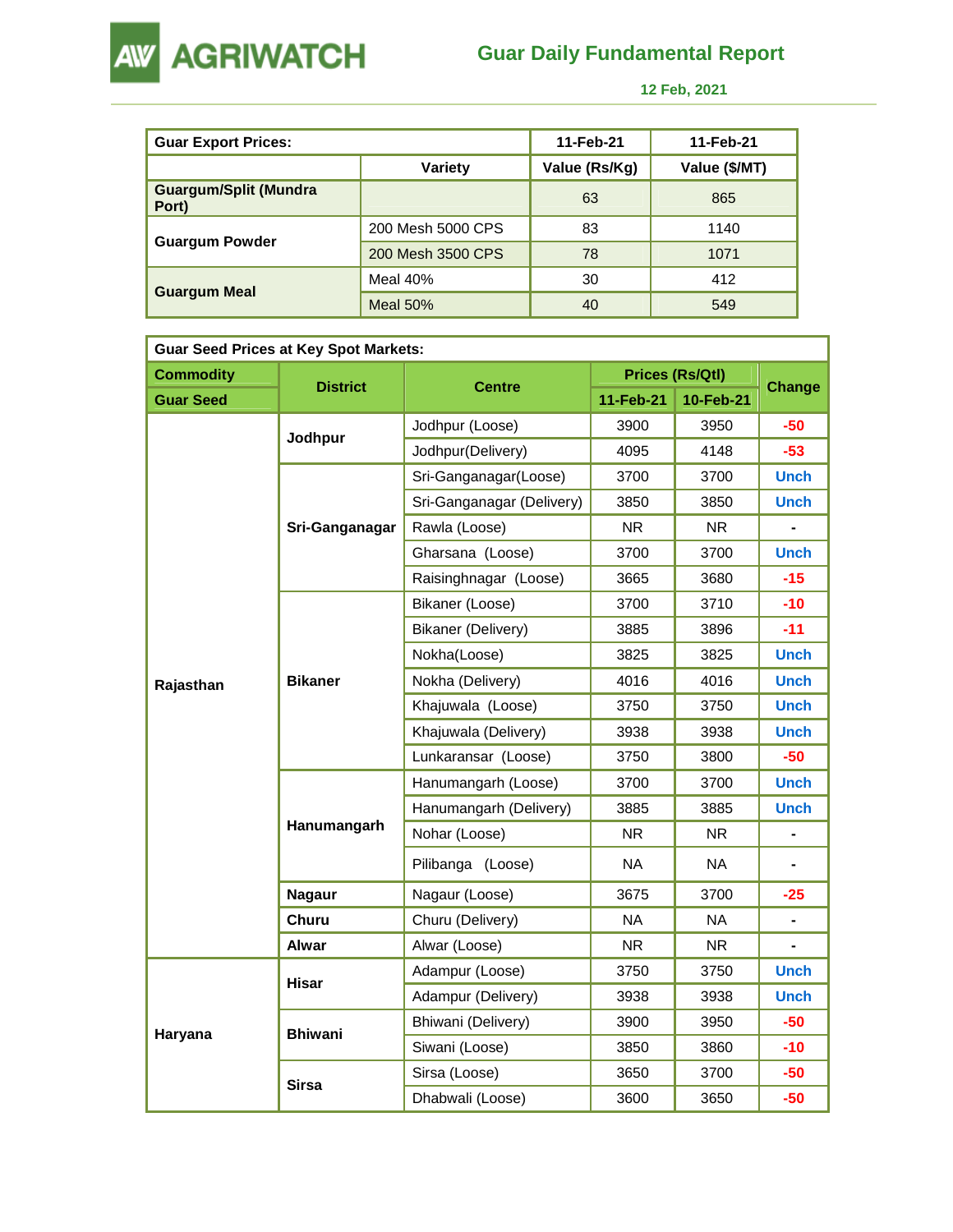

# **Guar Daily Fundamental Report**

|                       |                    | 12 Feb, 2021        |           |           |             |  |
|-----------------------|--------------------|---------------------|-----------|-----------|-------------|--|
|                       |                    | Dhabwali (Delivery) | 3780      | 3833      | $-53$       |  |
|                       |                    | Ellanabad (Loose)   | NR.       | NR.       | ۰           |  |
|                       | <b>Fatehabad</b>   | Fatehabad (Loose)   | 3550      | 3550      | <b>Unch</b> |  |
|                       | <b>Banaskantha</b> | Deesa (Loose)       | <b>NA</b> | NA.       |             |  |
|                       | Patan              | Patan (Loose)       | 3755      | 3730      | 25          |  |
| Gujarat               | Rajkot             | Rajkot (Loose)      | 3605      | 3680      | $-75$       |  |
|                       | Jamnagar           | Dhrol (Loose)       | NA        | NA.       | ۰           |  |
| <b>Madhya Pradesh</b> | <b>Gwalior</b>     | Dabra (Loose)       | <b>NR</b> | <b>NR</b> | ۰           |  |
| <b>Guar Gum</b>       |                    |                     |           |           |             |  |
|                       | Jodhpur            | Jodhpur             | 6250      | 6300      | $-50$       |  |
| Rajasthan             | <b>Alwar</b>       | Alwar               | NR.       | NR.       | ٠           |  |
|                       | Hanumangarh        | Nohar               | NR.       | NR.       | ۰           |  |
|                       | <b>Bhiwani</b>     | <b>Bhiwani</b>      | 6380      | 6380      | <b>Unch</b> |  |
|                       |                    | Sirsa               | 6200      | 6250      | $-50$       |  |
| Haryana               | <b>Sirsa</b>       | Dhabwali            | 6250      | 6300      | $-50$       |  |
|                       |                    | Ellanabad           | NR.       | <b>NR</b> | -           |  |
|                       | <b>Fatehabad</b>   | Fatehabad           | 6250      | 6300      | $-50$       |  |

| <b>Guar Seed Arrivals in Key Centers</b> |                 |                |                            |           |               |  |  |
|------------------------------------------|-----------------|----------------|----------------------------|-----------|---------------|--|--|
| <b>Commodity</b>                         |                 |                | <b>Arrivals (Quintals)</b> |           |               |  |  |
| <b>Guar Seed</b>                         | <b>District</b> | <b>Centre</b>  | 11-Feb-21                  | 10-Feb-21 | <b>Change</b> |  |  |
|                                          | Jodhpur         | Jodhpur        | <b>NA</b>                  | NA.       | ۰             |  |  |
|                                          |                 | Sri-Ganganagar | 1000                       | 1000      | <b>Unch</b>   |  |  |
|                                          |                 | Rawla          | <b>NR</b>                  | <b>NR</b> |               |  |  |
|                                          | Sri-Ganganagar  | Gharsana       | 150                        | 150       | <b>Unch</b>   |  |  |
|                                          |                 | Raisinghnagar  | 300                        | 400       | $-100$        |  |  |
|                                          | <b>Bikaner</b>  | <b>Bikaner</b> | 500                        | 500       | <b>Unch</b>   |  |  |
| Rajasthan                                |                 | Nokha          | 900                        | 450       | 450           |  |  |
|                                          |                 | Khajuwala      | 350                        | 400       | $-50$         |  |  |
|                                          |                 | Lunkaransar    | 100                        | 250       | $-150$        |  |  |
|                                          |                 | Hanumangarh    | 150                        | 200       | $-50$         |  |  |
|                                          | Hanumangarh     | Nohar          | <b>NR</b>                  | NR.       | ٠             |  |  |
|                                          |                 | Pilibanga      | <b>NA</b>                  | <b>NA</b> | ۰             |  |  |
|                                          | <b>Nagaur</b>   | Nagaur         | 200                        | 200       | <b>Unch</b>   |  |  |
|                                          | Churu           | Churu          | <b>NA</b>                  | <b>NA</b> |               |  |  |
|                                          | Alwar           | Alwar          | <b>NR</b>                  | <b>NR</b> |               |  |  |
|                                          | Hisar           | Adampur        | 600                        | 500       | 100           |  |  |
| Haryana                                  |                 | <b>Bhiwani</b> | 200                        | 600       | $-400$        |  |  |
|                                          | <b>Bhiwani</b>  | Siwani         | 300                        | 300       | <b>Unch</b>   |  |  |